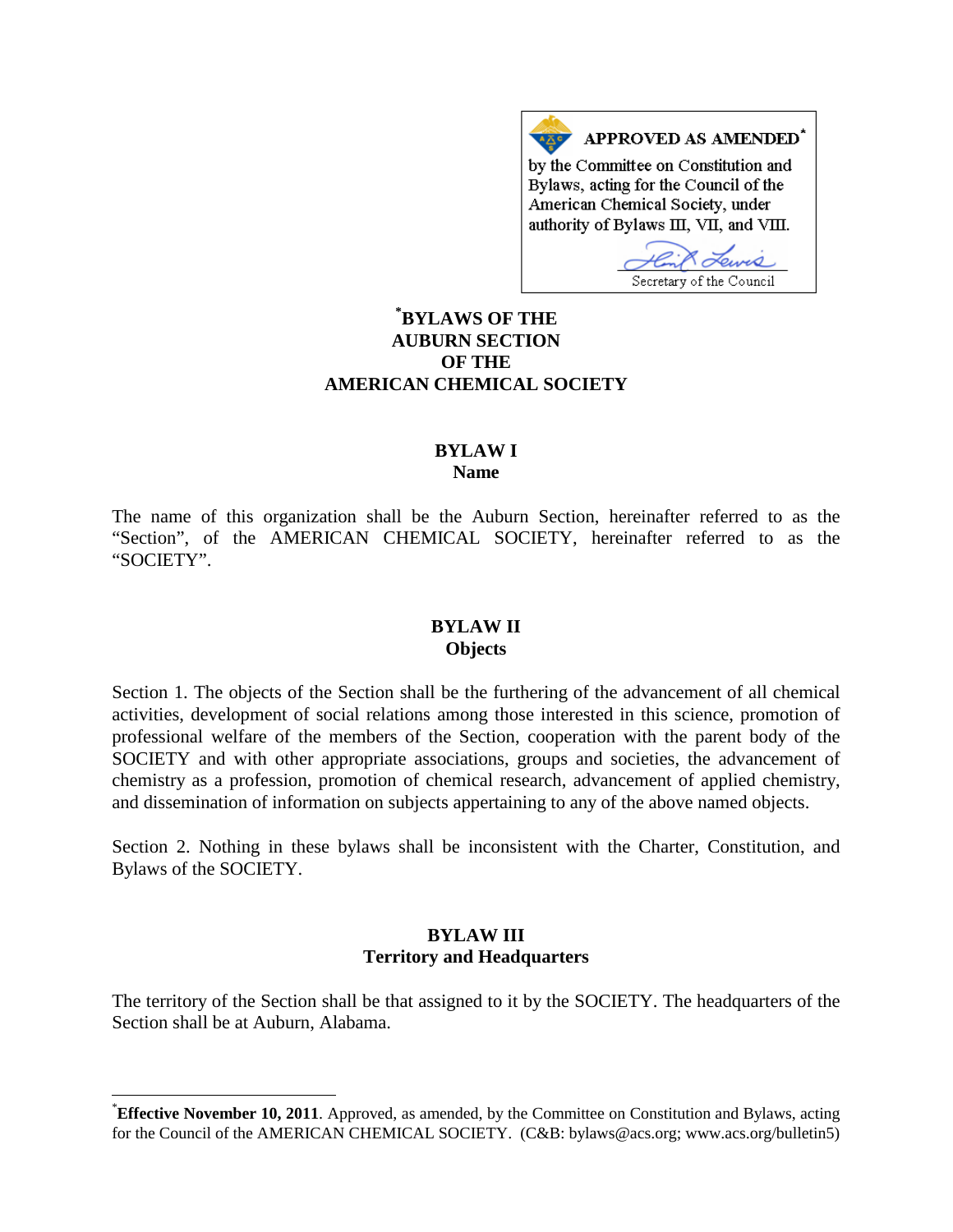## **BYLAW IV Members and Affiliates**

Section 1. The rolls of the Section shall be composed of those MEMBERS, STUDENT MEMBERS, and Society Affiliates of the SOCIETY residing within the territory of the Section, provided that exceptions to this rule shall be made in conformity with the Constitution and Bylaws of the SOCIETY.

Section 2. The Section may have Local Section Affiliates as authorized by the Constitution and Bylaws of the SOCIETY.

Section 3. Members and affiliates shall have such rights and privileges as are accorded them by the Constitution and Bylaws of the SOCIETY. Society Affiliates may be appointed as Committee Chairs.

## **BYLAW V Organization**

Section 1. The officers of the Section shall be a Chair, a Chair-Elect, a Secretary, and a Treasurer. The offices of Secretary and of Treasurer may be combined.

Section 2. The Section shall have Councilors and Alternate Councilors as provided in the Constitution and Bylaws of the SOCIETY.

Section 3. The Executive Committee shall consist of the officers of the Section, the Immediate Past Chair, the Councilors, the Alternate Councilors, and Members-at-Large. There shall be a total of six Members-at-Large.

Section 4. All officers, Councilors, Alternate Councilors, and other persons elected by the members shall be chosen from the MEMBERS. STUDENT MEMBERS and affiliates are ineligible for election.

#### **BYLAW VI Manner of Elections and Terms of Office**

Section 1. Elected officers of the Section shall take office on January 1 and shall hold office for one year or until their successors are elected. The Chair-Elect shall succeed to the office of Chair upon completion of his/her term of office.

Section 2. Councilors, Alternate Councilors, and Members-at-Large of the Executive Committee shall be elected for terms of three years beginning on January 1. Two of the six Members-at-Large shall be elected each year.

Section 3. In the event of a vacancy in the office of Chair, the Chair-Elect shall assume the added duties of the Chair for the unexpired term. All other vacancies shall be filled by the Executive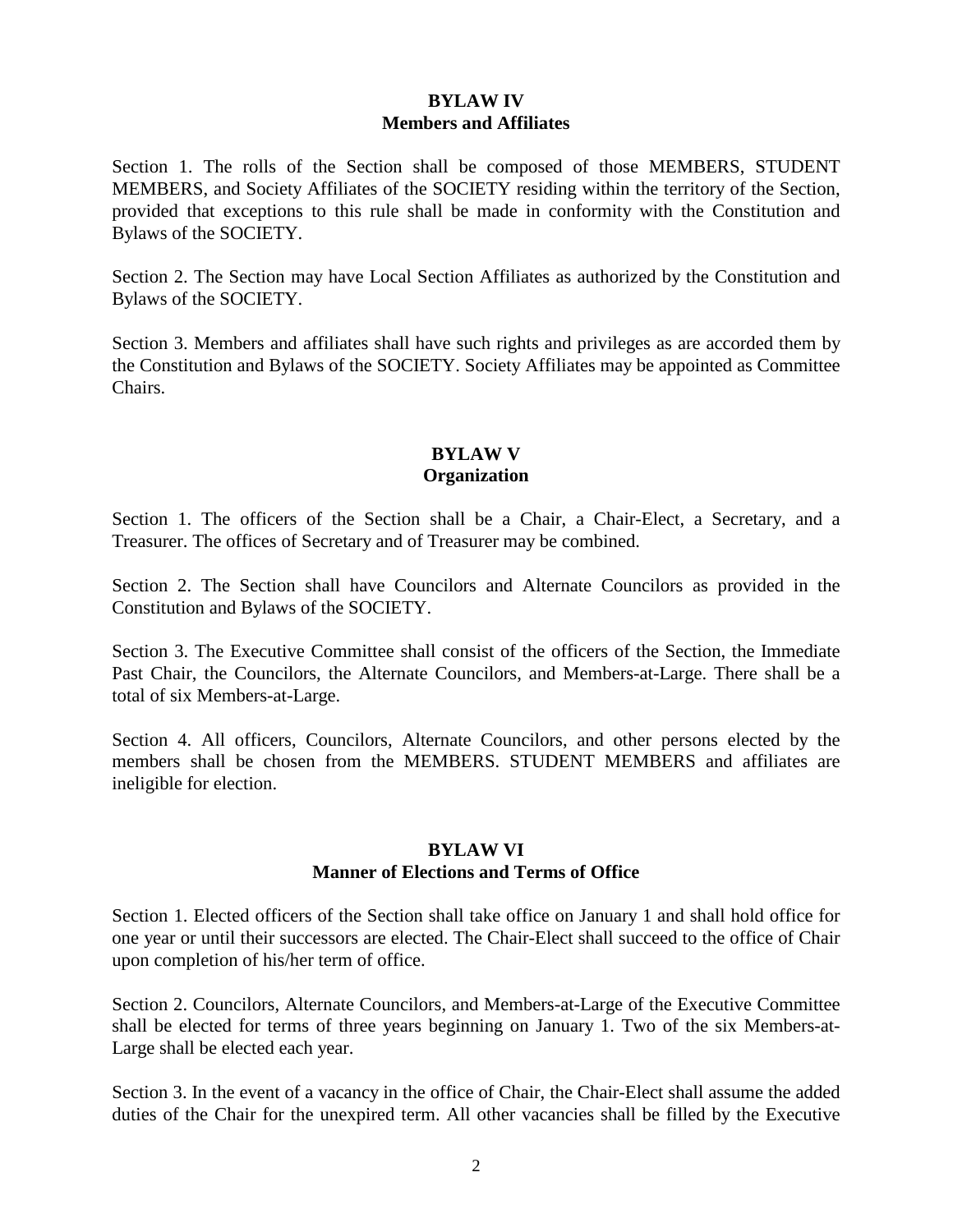Committee by interim appointment for the period up to the next annual election, at which time the Section shall choose a MEMBER to fill out the unexpired term, if any. In the event the office of Chair-Elect is filled by such interim appointment, the Section shall elect both a Chair and a Chair-Elect at its annual election.

Section 4. Prior to September 15 in each year, the Chair shall appoint a Nominating Committee to select at least one nominee for each position to be filled.

Section 5. The Nominating Committee, as constituted above, shall prepare a ballot listing the nominee(s) for each position to be filled. The ballot should also provide for write-in candidates for each position. The Nominating Committee shall send the ballot to the Secretary, who shall distribute a ballot to each MEMBER and STUDENT MEMBER of the Section on or before October 15 of each year. To be counted, ballots shall be cast in accordance with the procedures that will be distributed to the membership with the ballots. In accordance with the SOCIETY's Bylaws, balloting procedures should ensure fair balloting that is open to all eligible members, protection against fraudulent balloting, and the timely reporting and archiving of balloting results.

Section 6. All ballots cast as provided above are to be returned by November 1 of each year. The Secretary shall forward the ballots to the Nominating Committee for tallying or shall ensure that the Nominating Committee has access to the balloting results for tallying. The Nominating Committee shall then inform the Chair of the results of balloting. The Section membership shall be informed of new officers, Councilors, Alternate Councilors, and Members-at-Large at the next Section meeting. In case of a tie vote for any elective position, a runoff election shall be held prior to November 15 by ballot.

## **BYLAW VII Duties of Officers and Executive Committee**

Section 1. The duties of the officers shall be those customarily performed by such officers, together with those responsibilities prescribed by the Constitution and Bylaws of the SOCIETY and by these bylaws, and such other duties that may be assigned from time to time by the Executive Committee.

Section 2. The Chair of the Section shall serve as the Chair of the Executive Committee and shall, with the advice of the Executive Committee, appoint members of all standing and ad hoc committees.

Section 3. The Executive Committee shall be the governing body of the Section and, as such, shall have full power to conduct, manage, and direct the business and affairs of the Section in accordance with the Constitution and Bylaws of the SOCIETY and with these bylaws.

Section 4. The treasurer shall close the Section books on December 1 and shall have them ready for audit by December 4.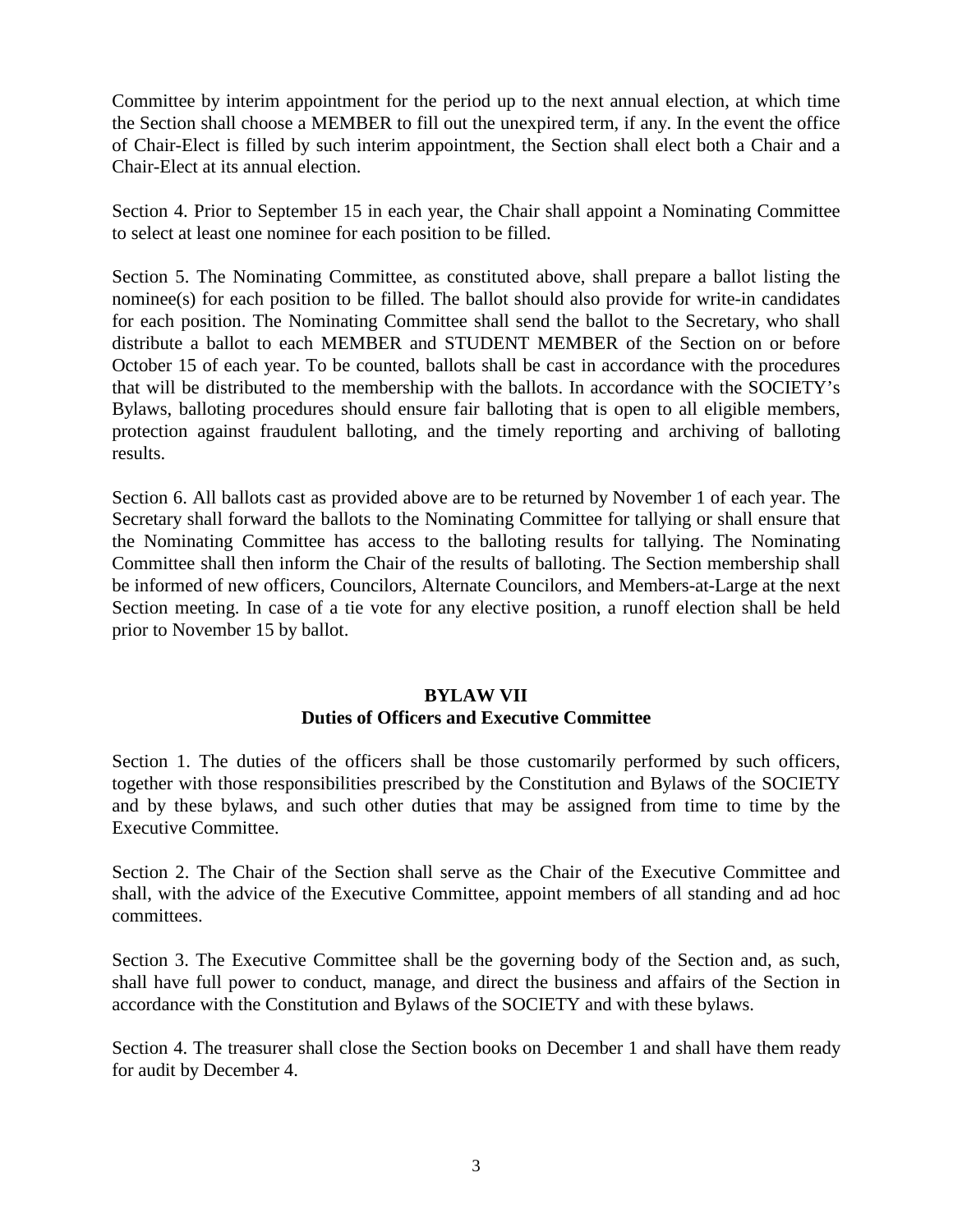## **BYLAW VIII Committees**

Section 1. The standing committees of the Section shall include a Program Committee, Awards Committee, and such others deemed necessary by the Executive Committee.

## **BYLAW IX Meetings**

Section 1. The Section shall hold not less than three regular meetings each year at places designated by the Executive Committee.

Section 2. The Section may hold special meetings at the call of the Executive Committee or at the request of a simple majority of the members of the Section. The notices of special meetings shall state the exact nature of the business to be transacted and no other business shall be transacted at such meetings.

Section 3. Due notice of all meetings shall be sent to each member and affiliate of the Section. A quorum for the transaction of business shall be six Section members.

Section 4. The Executive Committee shall meet upon due notice to its members at the call of the Chair or at the request of a majority of the members of the Committee. In the absence of a quorum, which shall be six members of the Executive Committee, called meetings of the Executive Committee shall adjourn to a date.

# **BYLAW X**

# **Dues**

Section 1. All members of the Section, except members in Emeritus status of the SOCIETY, and Society Affiliates may be assessed such voluntary annual dues as may be approved by the Executive Committee. A ballot including the motion shall be distributed by the Secretary to all members of the Section. Twenty days thereafter the Secretary shall close the voting and count all valid ballots received.

Section 2. The annual dues of Local Section Affiliates shall be the minimum set by the SOCIETY. Failure to pay such dues in advance shall automatically terminate the affiliation.

#### **BYLAW XI Amendments**

Section 1. These bylaws shall be amended as follows:

a. The proposed amendment(s) shall have been first submitted to the Executive Committee by at least five members, or shall have been raised by the Executive Committee, and shall